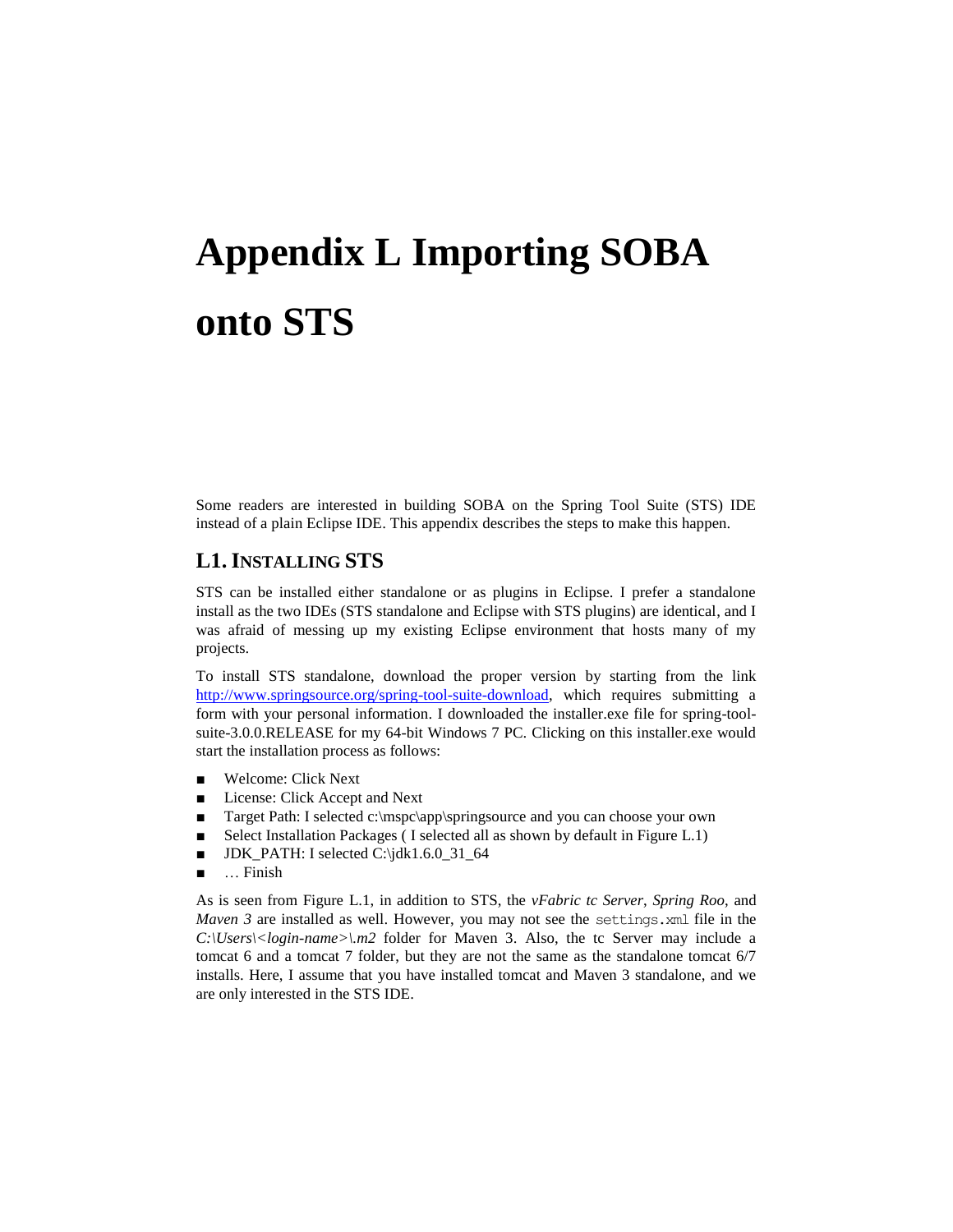#### 250DEVELOPING ENTERPRISE JAVA APPLICATIONS WITH SPRING: AN END-TO-END APPROACH

| Installer - Spring Tool Suite                                  |                                                                                                                                                                                                   | х                                               |
|----------------------------------------------------------------|---------------------------------------------------------------------------------------------------------------------------------------------------------------------------------------------------|-------------------------------------------------|
| Step 4 of 8                                                    | <b>Select Installation Packages</b>                                                                                                                                                               | Springsour<br><sub>sv</sub> <b>vm</b> ware      |
|                                                                | Select the packs you want to install:<br>Note: Grayed packs are required.<br>Spring Tool Suite 3.0.0.RELEASE<br>vFabric tc Server 2.7.1.RELEASE<br>Spring Roo 1.2.2.RELEASE<br>Apache Maven 3.0.3 | 333.43 MB<br>59.07 MB<br>11.19 MB<br>3.32 MB    |
| toolsuite <sup>"</sup><br>Made with IzPack - http://izpack.org | Description<br>Installs Spring Tool Suite 3.0.0.RELEASE<br>Total space required:<br>Available space:                                                                                              | 407 MB<br>154.36 GB<br>Previous<br>Next<br>Quit |

**Figure L.1** STS packs.

## **L.2 STS VERSUS ECLIPSE IDE**

An STS IDE and an Eclipse IDE look similar to each other except that you would see a lot of Spring specific project templates and features as expected. The differences between an STS IDE and an Eclipse IDE are shown in Figures L.2 and L.3. For now, we ignore these differences, as the procedure to import SOBA into either IDE is the same.

|                      | <b>New</b>                                                                                                                                                               | ٠                                                          | 垱                              | Java Project                                                        |            |
|----------------------|--------------------------------------------------------------------------------------------------------------------------------------------------------------------------|------------------------------------------------------------|--------------------------------|---------------------------------------------------------------------|------------|
|                      | Go Into                                                                                                                                                                  |                                                            |                                | Project                                                             |            |
| 曕<br>睡<br>爬<br>×     | Open in New Window<br>F4<br>Open Type Hierarchy<br>Alt+Shift+W ><br>Show In<br>$Ctrl+C$<br>Copy<br><b>Copy Qualified Name</b><br>$Ctrl + V$<br>Paste<br>Delete<br>Delete |                                                            | ₩<br>G<br>G<br>G               | Package<br>Class<br>Interface<br>Enum                               |            |
|                      |                                                                                                                                                                          |                                                            | C<br>தி<br>书<br>C <sup>9</sup> | Annotation<br>Source Folder<br>Java Working Set<br>Folder           |            |
| $\mathcal{D}$        | Remove from Context<br><b>Build Path</b><br>Source<br>Refactor                                                                                                           | Ctrl+Alt+Shift+Down<br>٠<br>Alt+Shift+S ><br>Alt+Shift+T > | $\Box$<br>旨<br>E?<br>đ         | File<br><b>Untitled Text File</b><br><b>JUnit Test Case</b><br>Task |            |
| ph <sub>1</sub><br>凸 | Import<br>Export                                                                                                                                                         |                                                            | ĒÎ<br>門                        | Example<br>Other                                                    | $Ctrl + N$ |

**Figure L2**. A plain Eclipse IDE.